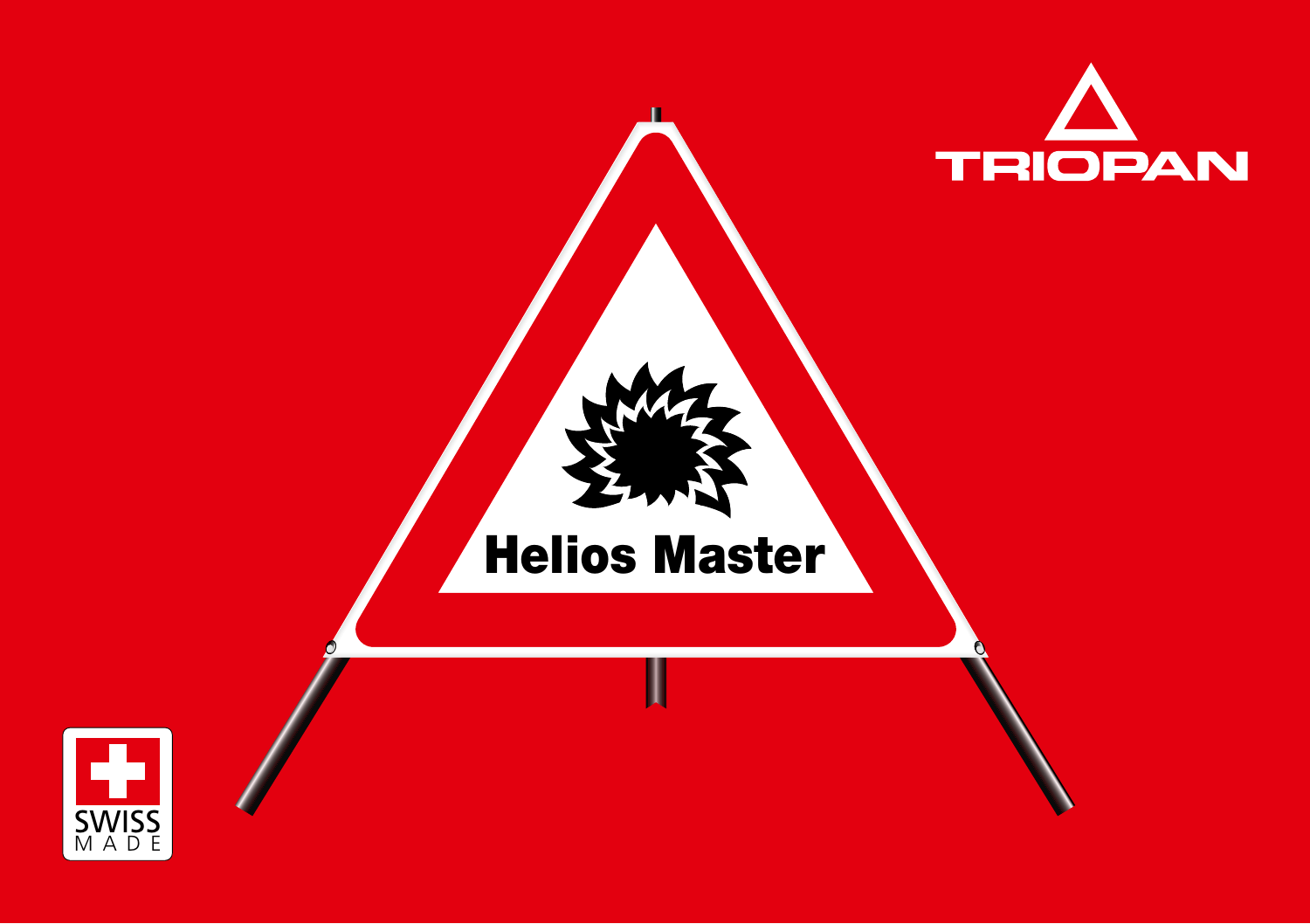## A new generation of our Helios Master model



We are excited to present you with the fourth generation of our Helios Master flashing light. Our latest Helios Master stands firm with «both feet» on the ground! Its **optional folding legs** make sure it remains stable when it's windy and – alongside use on the TRIOPAN folding sign – ensure it can easily be employed on the ground.

> The NEW Helios Master flashing light is available in yellow, red, blue and green. The Master light features the following impressive functions:

- Single flash
- Double flash
- Triple flash
- Background lighting

The lights are controlled by a microprocessor and powered by commercially available zinc-carbon batteries. You can use the customer-friendly locking lever system to open or close the battery compartment in seconds, without needing any tools.

#### Your added value with the Helios Master:

- Intuitive use and versatile functions
- Stable adapter option for the Triopan folding sign integrated into the bottom of the light
- Customer-friendly and quick battery change
- Precision work: from the integrated handle in the lens to the user-friendly folding legs





You can watch the video instructions here

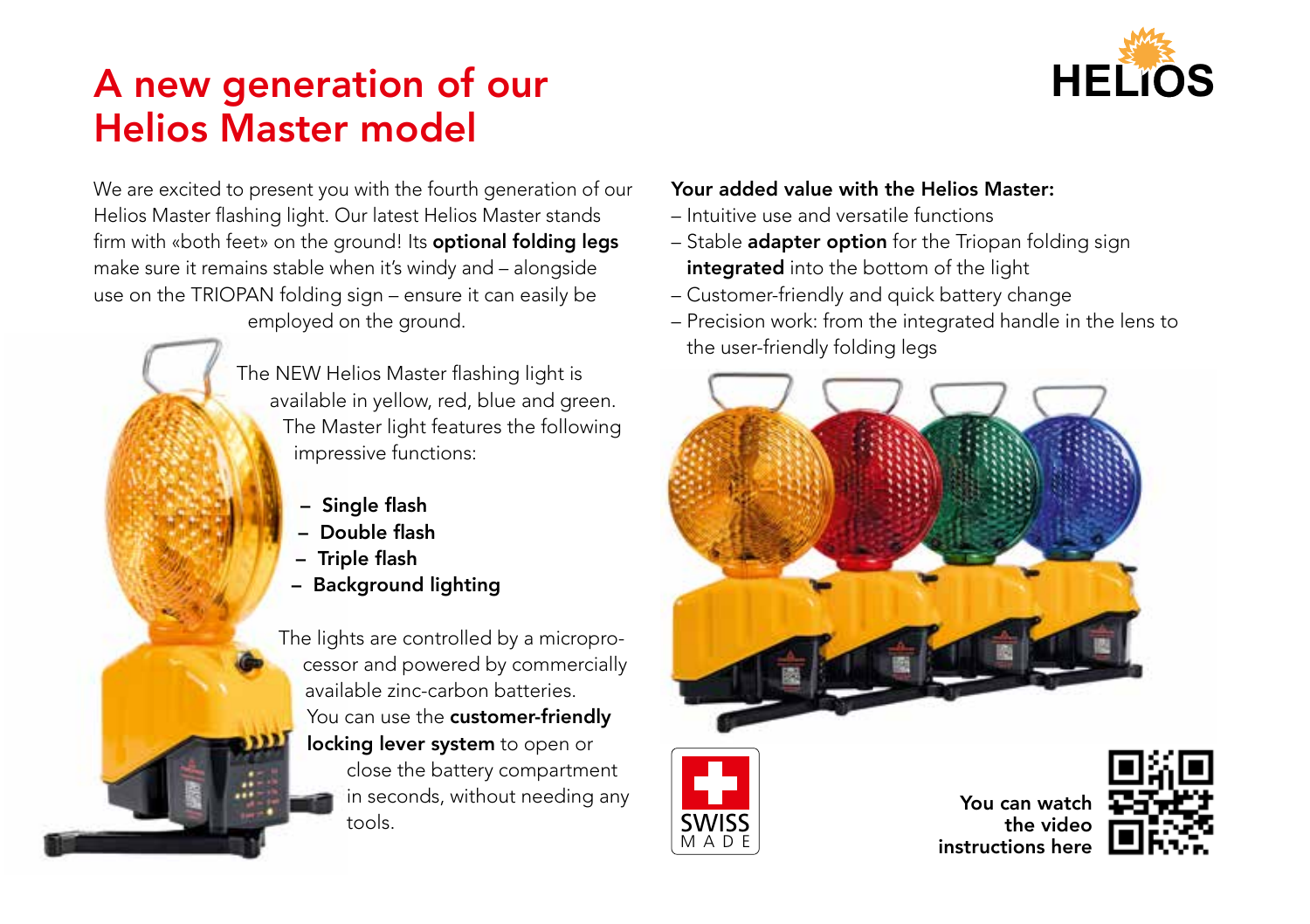| Wallach<br>for deliver.<br><b>Triopan Helios Master</b> |                                                                                                                                                                     |                       |             |  |
|---------------------------------------------------------|---------------------------------------------------------------------------------------------------------------------------------------------------------------------|-----------------------|-------------|--|
| Item number                                             | <b>Description</b>                                                                                                                                                  | <b>Price</b>          | 19 March 18 |  |
| 777.444<br>777.445<br>777.446<br>777.447                | Triopan Helios Master V4<br>LED with twosided 200 mm lens; with folding legs<br>yellow lens<br>$\blacksquare$ red lens<br>$\blacksquare$ green lens<br>blue lens    | CHF 139.90/EUR 121.65 |             |  |
| 777.404<br>777.405<br>777.406<br>777.407                | Triopan Helios Master V4<br>LED with twosided 200 mm lens; without folding legs<br>yellow lens<br>$\blacksquare$ red lens<br>$\blacksquare$ green lens<br>blue lens | CHF 129.90/EUR 112.96 |             |  |

### Accessories for the Triopan Helios Master

| Item number | <b>Description</b>                             | <b>Price</b>        |  |
|-------------|------------------------------------------------|---------------------|--|
| 329.637     | Traffic cone adapter                           | CHF 20.00/EUR 17.39 |  |
| 330.176     | Beacon holder/<br>Special traffic cone adapter | CHF 20.00/EUR 17.39 |  |